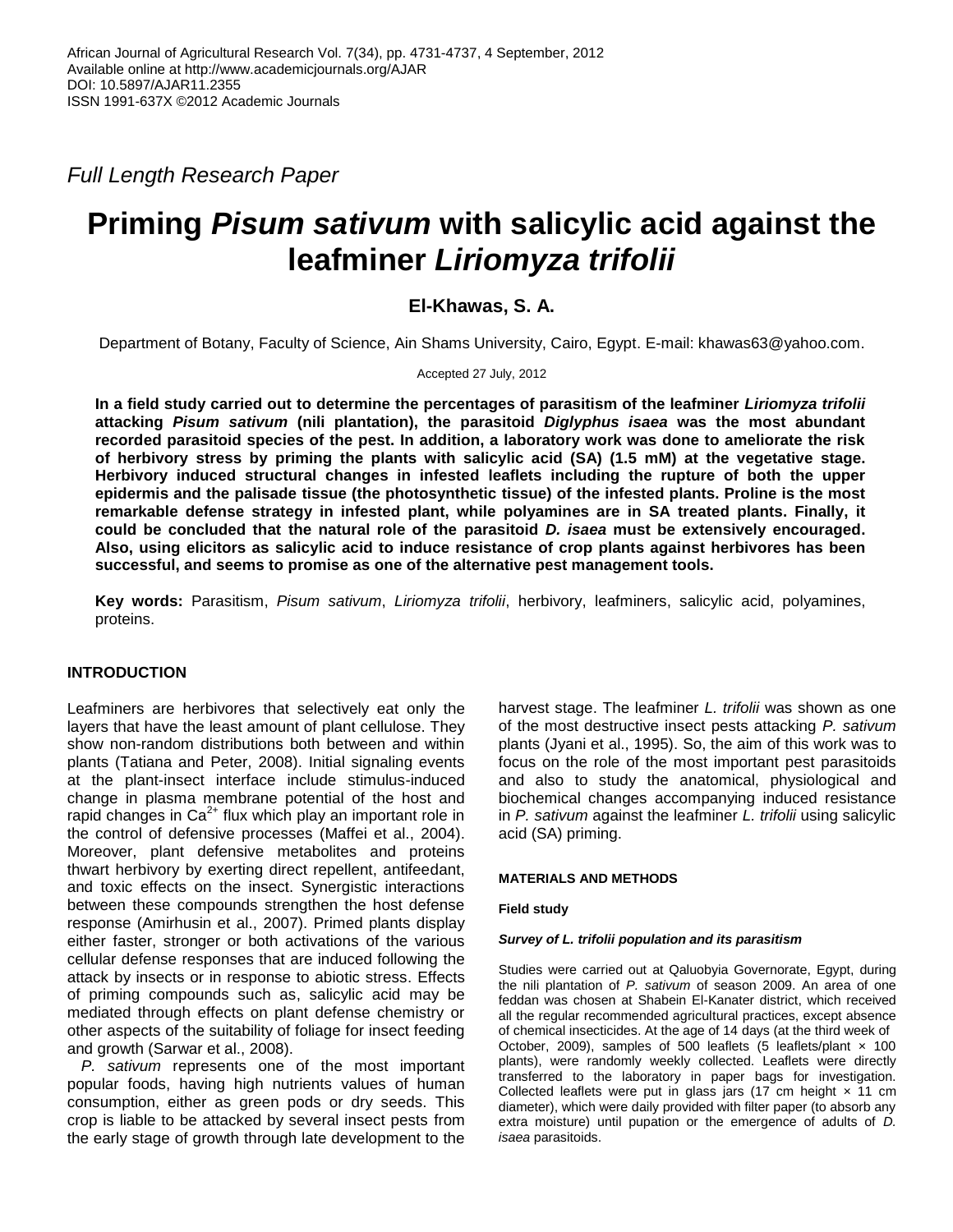Emerged *D. isaea* parasitoids were carefully identified kindly in the Biological Control Research Department in the Agricultural Research Center and counted by the aid of a stereomicroscope for estimating the weekly percentages of parasitism of *L. trifolii*, according to the equation described by El-Khawas and El-Khawas (2005). Inspection of samples ended in May (in the last week of December that is, at time of harvesting).

#### **Anatomical, physiological and biochemical studies**

#### *Plant material and induction treatments*

An experiment was performed in the greenhouse of Botany Department Faculty of Science, to evaluate the effect of salicylic acid (SA) on the leafminer *L*. *trifolii*. Seeds of *P. sativum* were obtained from Agricultural Research Center at Giza, where this tested host plant was planted in individual plastic pots of 20 cm diameter containing a mixture of peat and sand (1:1). All plants were grown in normal natural condition. Plants were arranged in three groups (groups 1, 2 and 3). Each set consisted of twenty pots, and five plants were maintained in each pot. At the vegetative stage (2 weeks old), group 1 served as healthy plants that is, without infestation by the pest, group 2 served as infested plants without any treatments with salicylic acid and were sprayed with water only, while group 3 served as infested plants that was sprayed with 1.5 mM salicylic acid for inducing resistance against the leafminer *L. trifolii*. However, collected infested *P. sativum* leaflets were brought to the laboratory for rearing of the leafminer *L. trifolii* for the experimental purpose. The rearing technique was done following the technique described by Rathman et al. (1991). The physiological and biochemical effects on *P. sativum* plant leaflets under herbivory by *L*. *trifolii* were evaluated. The following was estimated to compare the effect of spraying salicylic acid on infested *L*. *trifolii* plants (group 3) in relation to the other two groups (1 and 2).

#### **Estimation of pigments**

Chlorophyll a and b, and carotenoids contents were determined according to Saric et al. (1976).

#### **Estimation of sugars**

Total soluble sugars were extracted following the method adopted by Homme et al. (1992) and determined with the anthrone reagent (Whistler, 1962).

#### **Phenol content**

Phenol content was estimated in the ethanol extract using Folin-Ciocalteau phenol reaction (AOAC, 1990).

#### **Metal ions determination**

Samples were digested in nitric-perchloric acid mixture (Miller, 1998) and analyzed with an atomic adsorption spectrometer where they were analyzed in triplicates.

#### **Estimation of nitrogen**

Total nitrogen was determined in the acid digested samples by the conventional micro-Kjeldehl method as described by Yemm and Willis (1956).

#### **Estimation of proline**

Free proline was determined according to the technique described by Troll (1995).

#### **Estimation of polyamine content**

A certain weight of shoot plant sample was homogenized in a Waring blender in 5% perchloric acid (PCA), according to the method described by Shalaby (1995). Polyamine [putresine (put)  ${H_2N}$  (CH<sub>2</sub>.NH<sub>2</sub>)}, spermidine (spd)  ${H_2N}$ .(CH<sub>2</sub>)<sub>3</sub>.NH.(CH<sub>2</sub>)<sub>4</sub>.NH<sub>2</sub>} and spermine (spm)  ${H_2N.(CH_2)_3}$   $(CH_2)_4NH.CH_2)_3$  levels were determined, using high performance liquid chromatography as described by Smith and Davies (1985).

#### **Protein analysis**

Soluble proteins were determined according to the method described by Bradford (1976). Eectrophoretic protein profile was analyzed by SDS-Page technique (Laemmli, 1970). Data were analyzed and identified by gel documentation system (GDS) with standard markers using Gel Proanlyzer Version 3 Media Cyberene Tice Imaging Experts Software.

#### **Protective enzymes**

Catalase (E.C.1.11.1.6) activity was assayed according to Aebi (1983), where decomposition of  $H_2O_2$  is followed spectrophotometrically at 240 nm. One unit of enzyme activity is equal to 1  $\mu$ mol of H<sub>2</sub>O<sub>2</sub> decomposed per min. Polypehenol oxidase (PPO, EC 1.10.3.1) activity was measured using the method of Malik and Singh (1980). Chlorophyllase enzyme was extracted by using a modification of the method of Fernandez-Lopez et al. (1992).

#### **The anatomical and cellular changes**

To examine the anatomical and cellular changes which occurred in the infested leaflet compared with the healthy and treated ones, transverse leaf sectioning was made. The free-hand sections were stained using safranine and light green for microscopic examination.

#### **Statistical analysis**

The obtained data were statistically analyzed according to procedures outlined by Snedecor and Cochran (1980) and the least significant differences (L.S.D.) test was run to compare the mean values at 1 and 5%, using SAS Program (1994).

The means of temperature and relative humidity were obtained from the Meteorological Station of Agricultural Research Center (ARC).

## **RESULTS AND DISCUSSION**

## **Survey of** *L. trifolii* **populations and its parasitism**

Data obtained in Table 1 showed that, the infestation of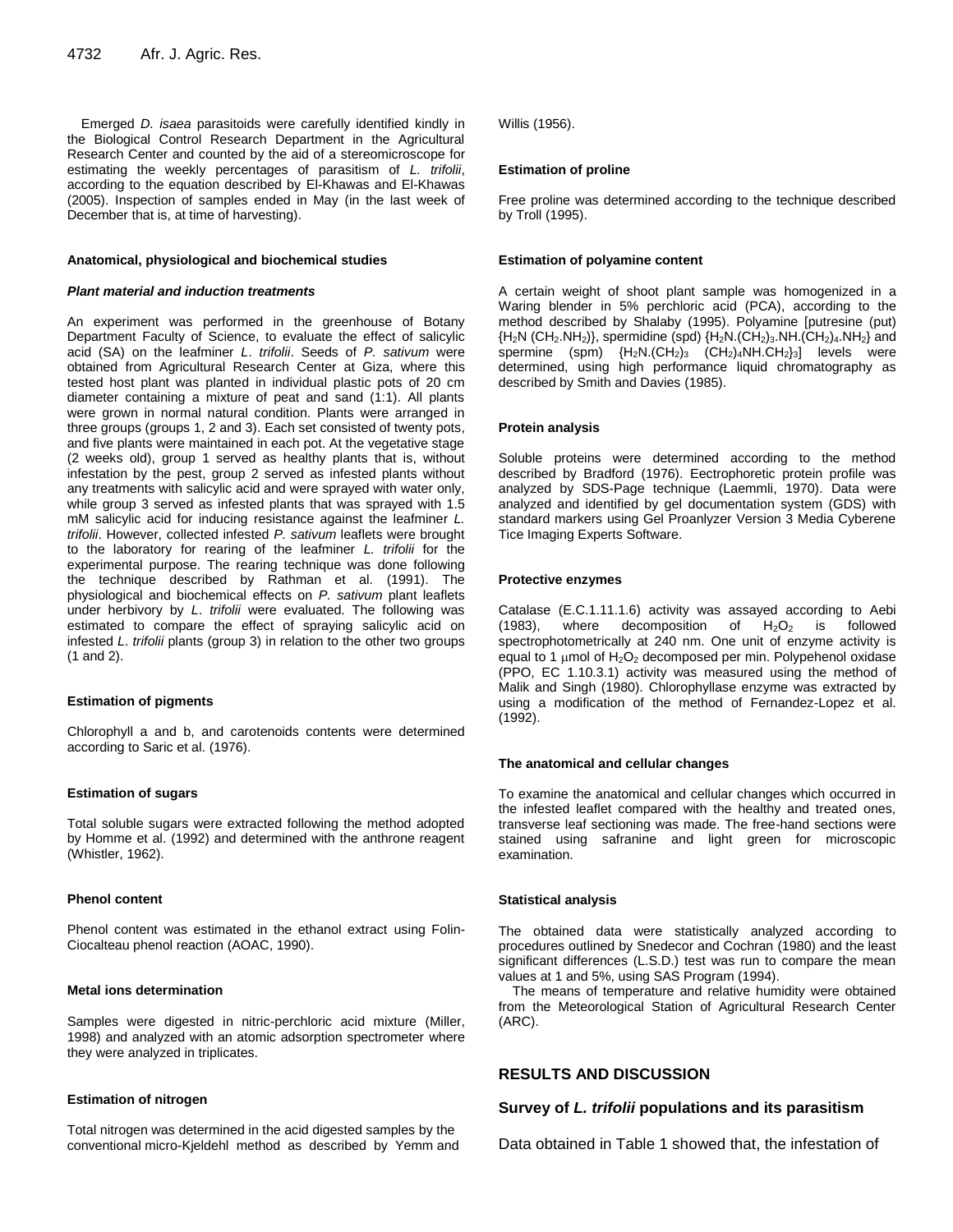| Date of samples | Total number of pest larvae | Total parasitism (%) | Mean temperature (°C) | Mean R.H $(%)$    |
|-----------------|-----------------------------|----------------------|-----------------------|-------------------|
| 21/10/2009      | 0                           | 0                    | 24.9                  | 49                |
| 28/10/2009      | 3                           |                      | 21.1                  | 49                |
| 11/4/2009       | 11                          | 9.09                 | 26.4                  | 48                |
| 11/11/2009      | 47                          | 29.79                | 16.6                  | 47                |
| 18/11/2009      | 91                          | 50.55                | 17.3                  | 47                |
| 25/11/2009      | 59                          | 33.9                 | 16                    | 47                |
| 12/2/2009       | 37                          | 24.32                | 16.5                  | 49                |
| 12/9/2009       | 23                          | 17.39                | 13.8                  | 51                |
| 16/12/2009      | 10                          | 10                   | 12.1                  | 50                |
| 23/12/2009      | າ                           |                      | 11.8                  | 49                |
| Mean/season     | 28.30 (0-91)                | 17.50% (0.00-50.55)  | 17.7(11.8-26.4)       | 48.6% (47.0-51.0) |

**Table 1.** Total numbers of *L. trifolii* larvae and the percentages of parasitism by the parasitoid *D. isaea* during nili plantation of *P. sativum* of season 2009.

**Table 2.** Changes in the mineral composition of leaflets of *P. sativum* against herbivory by *L. trifolii* .Values listed are expressed as mg/g Dwt. Each value is a mean of three replicates.

| <b>Samples</b>    |          | Сa       | P       | Mg        | Fe      |
|-------------------|----------|----------|---------|-----------|---------|
| Healthy (control) | 2.60     | 2.20     | 0.22    | 33.50     | 200     |
| Infested          | $2.30**$ | $1.80**$ | $0.19*$ | $24.10**$ | $180**$ |
| <b>SA</b> treated | $3.20**$ | $3.30**$ | 0.22    | 33.50     | $270**$ |
| LS.D. at $1\%$    | 0.020    | 0.005    | 0.001   | 1.600     | 3.100   |
| L.S.D. at $5\%$   | 0.040    | 0.007    | 0.003   | 2.100     | 7.200   |

\*\*Highly significant differences, \*significant differences.

*P. sativum* plants by *L. trifolii* was at the maximum numbers (91 larvae/500 leaflets) during the third week ofNovember, 2009. The parasitoid, *D. isaea* (Walk.) (Hymenoptera: Eulophidae), was the most abundant recorded parasitoid species of the pest in nili plantation; where the highest percentage of parasitism (50.55%) of the parasitoid was synchronized with that of the pest. Data obtained in Table 1 was explained by Awadalla and Fathy (1995) who stated that, the parasitoid *Diglyphus* sp. seemed to be the most common and efficient parasitoid species attacking *L. trifolii* on cowpea plants, being represented throughout the longest period and in the highest percentages of parasitism.

## **Physiological and biochemical studies**

It was obvious from Figure 1 that, herbivory induced structural changes in infested leaflets including the rupture of both the upper epidermis and the palisade tissue (the photosynthetic tissue) of the infested plants. Leafminers can elicit a formation of mines which result from the feeding and movement of the larvae on the upper leaflet surface. In this connection, extensive leaf mining of *Aesculus hippocastanum* L. by the larvae of an invasive moth (*Cameraria ohridella Deschka* et Dimic) destroyed the palisade tissue and leaves, and showed seasonal changes in hydraulic resistance which were related to ontogeny (Nardini et al., 2010). In this study, insect herbivory induces significant reduction in the levels of magnesium, iron, potassium and calcium of *P. sativum* (Table 2). In contrast to the above results, exogenous SA significantly increased such levels and the activities of these ions. In accordance with these results, Orcut and Nilsen (2000) stated that the reduction in mineral content may be due to the decrease in the ion uptake; herbivory causes imbalance nutrient uptake, leading to altering the enzyme activities and consequently disorder the cell metabolism.

Chlorosis of *P. sativum* leaves which results from leafminers attack may be explained by the significant reduction in chlorophyll a and b levels, as well as the significant increase in carotenoids observed in the infested leaves as compared with the healthy ones (control and SA treated plants) (Table 3). The decrease in the photosynthetic pigments may be attributed to theinhibition of pigments biosynthesis due to Mg deficiency which is a constituent of chlorophyll or due to damage of palisade tissue which contains the chloroplast. Furthermore, the degradative function of chlorophyllase in Table 3 may explain both leaf chlorosis and drop in chlorophyll content and consequently, damage of pest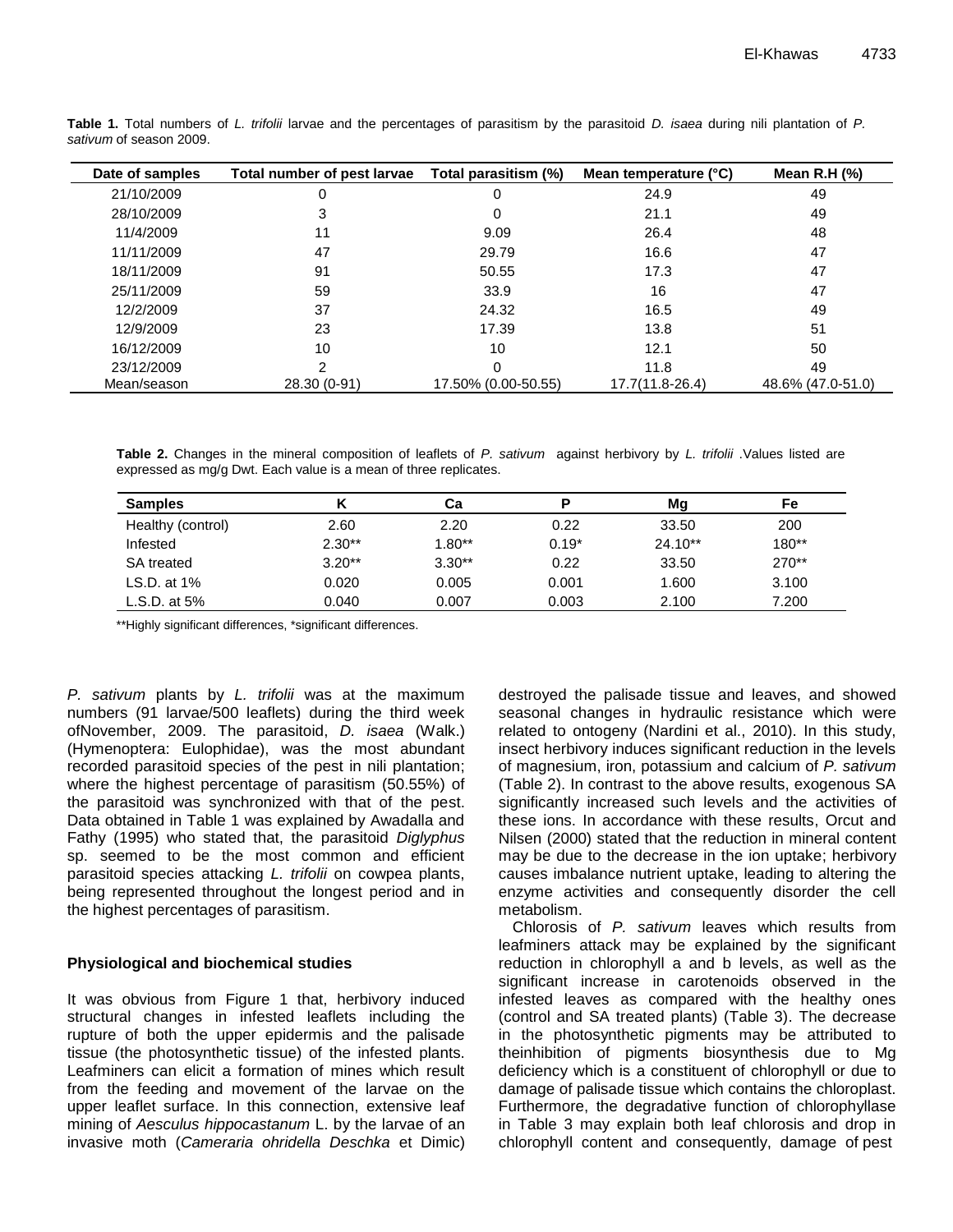

**Figure 1.** Free hand transverse sections of leaflets of *P. sativum* showing the structural changes in the palisade tissues. A: control, B: control (enlarged), C: infested, D: infested (enlarged), E: SA treated, F: SA treated (enlarged).

**Table 3.** Changes in the photosynthetic pigment, chlorophyllase activity and carbohydrate contents of leaflets of *P. sativum* against herbivory by *L. trifolii.* Each value is a mean of three replicates.

| <b>Sample</b>     |        |         | Photosynthetic pigment (Ug/100 g f.wt.) |                   | <b>Chlorophyllase</b> | Sugar metabolites(mg/100 g f.wt.) |                            |  |
|-------------------|--------|---------|-----------------------------------------|-------------------|-----------------------|-----------------------------------|----------------------------|--|
|                   | ChI a  | ChI b   | $Chl$ a+b                               | <b>Cartenoids</b> | Umol/min              | Soluble sugar                     | <b>Total carbohydrates</b> |  |
| Healthy (control) | 46     | 26      | 72                                      | 30                | 2.0                   | 3.22                              | 24.24                      |  |
| Infested          | $25**$ | $16***$ | $41**$                                  | $42**$            | $6.0**$               | $1.89**$                          | $13.20**$                  |  |
| <b>SA</b> treated | $92**$ | $63**$  | $155***$                                | 35                | 1.9                   | $4.62**$                          | 28.10                      |  |
| $L.S.D.$ at 1%    | 3.4    | 4.6     | 9.4                                     | 3.8               | 0.7                   | 0.04                              | 4.3                        |  |
| L.S.D. at $5\%$   | 5.7    | 5.1     | 9.8                                     | 6.7               | 1.2                   | 0.09                              | 6.2                        |  |

\*\*Highly significant differences, \*significant differences.

attacks on plants would be through reducing photosynthetic activity in their hosts. In accordance with this view, Yemm and Willis (1956) reported that the chlorotic symptoms observed on insect infested wheat may be elicited by unbalanced chlorophyll biosynthesis and degradation.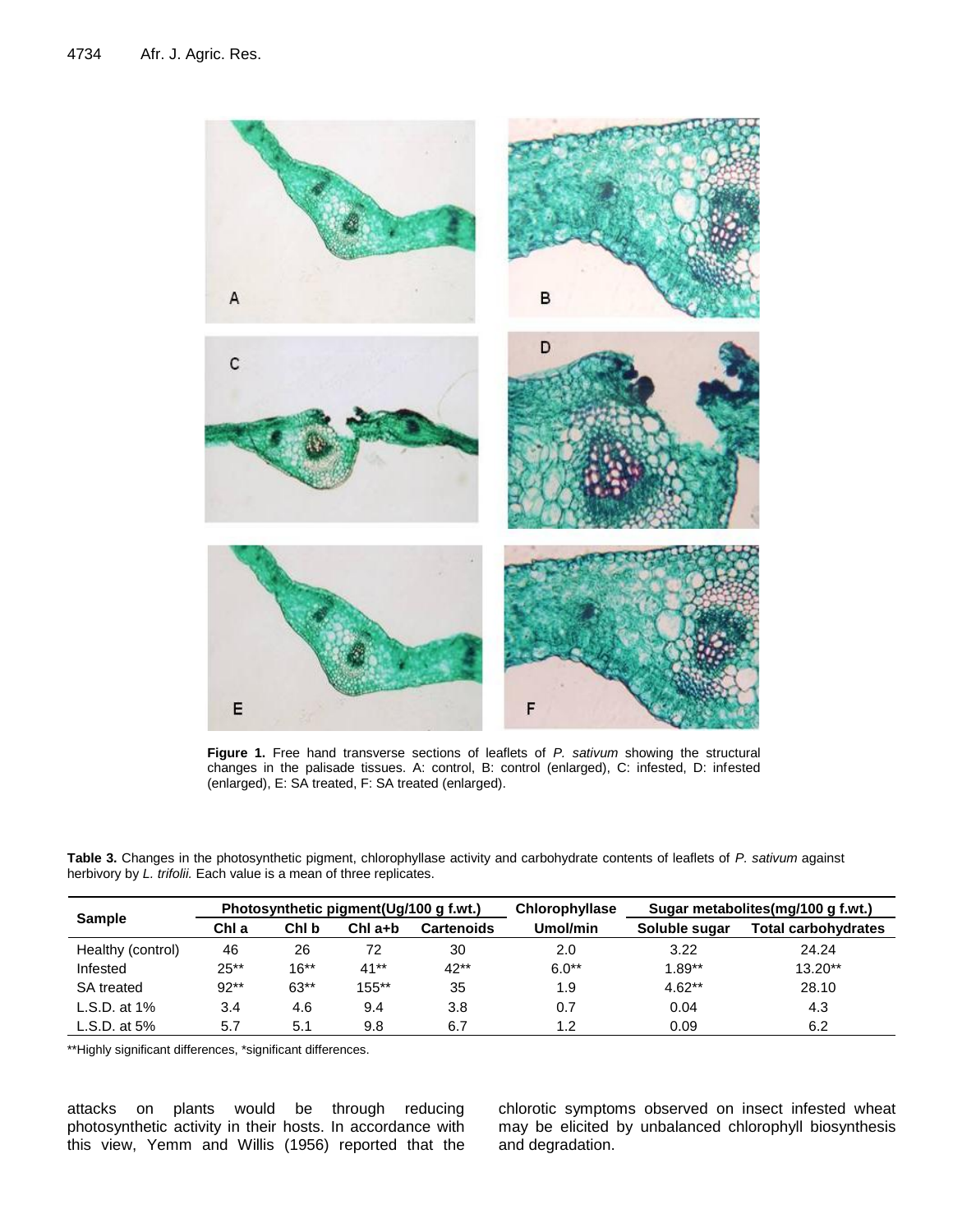| Treatment         | <b>Proline</b><br>Polyamine ( $\mu$ g/gf wt) |           |         |                  | Totalprotein |                | Total solublenitrogen | Totalphenol   | Catalase | Polyphenol-oxidase |  |
|-------------------|----------------------------------------------|-----------|---------|------------------|--------------|----------------|-----------------------|---------------|----------|--------------------|--|
|                   | (ug/100 g fwt)                               | Put       | Spd     | Spm              | Total(PA)    | (ug/100 g fwt) | (mg/100 gfwt)         | (mg/100 g fw) | Umol/min | Umol/min           |  |
| Healthy (control) |                                              |           | 2.36    | 360              | 379.36       | 24.25          | 72                    | 22            |          |                    |  |
| Infested          | $20**$                                       | $12.0**$  | $.28**$ | 330**            | 343.2        | $16.24*$       | $38**$                | $40**$        | $8**$    | $11.0**$           |  |
| <b>SA</b> treated | 15**                                         | $22.6***$ | 3.80**  | 381**            | 407.4        | $33.52**$      | 98**                  | $33**$        | $12**$   | $10.2*$            |  |
| L.S.D. at 1%      | 0.04                                         | 0.9       | 0.02    | 6                |              | 4.2            | 3.9                   | 1.6           | 0.3      | 1.5                |  |
| L.S.D. at $5\%$   | 0.09                                         | 1.8       | 0.05    | $^{\prime}$ . 20 |              | 5.4            | 4.8                   | 2.4           | 0.6      | 2.6                |  |

**Table 4.** Changes in proline, polyamines, total soluble protein, total nitrogen ,total phenol ,catalase and polyphenol oxidase contents of leaflets of *P. sativum* against herbivory by *L trifolii.* Each value is a mean of three replicates.

\*\*Highly significant differences, \*significant differences.

The reduction in potassium uptake is one of the factors which lead to reduced protein synthesis (Table 4). Data in Table 4 demonstrate highly significant increment in the proline content of infested plant as being compared with both the healthy and SA treated plants. Herbivory was recorded to reduce the nitrogen pool. It is suggested that increment in the proline content of infested plant as being compared with both the healthy and SA treated plants is the most obvious defense strategy. Prolines and hydroxyprolines in peptide chains are linked through imino nitrogens and C bonds that form kinks in the backbone, allowing limited conformations that impose stresses on secondary structures (Reiersen and Rees, 2001). Changes in the polyamine level in pea leaflets are recorded in Table 4. Putresine, spermidine and spermine were detected in control plants, infested and SA treated plants.

Recently, little work was done to study the relation between polyamine and biotic stress (Sagor et al., 2009). SA could alleviate the harmful effect of herbivory on pea plants by increasing the putresine content as being compared with the control plants. Polyamines such as spermine are proposed to play a role

during biotic stress responses (Maike et al., 2008). The ameliorative effect of SA on the plant growth inhibition may be due to the highly significant increase in the polyamine contents (Table 4), this suggestion were supported with the results of the present work that the increase in endogenous polyamine contents was accompanied by increases in chlorophyll contents and total carbohydrates in pea plants exposed to herbivory and treated with SA. Evidences showed that polyamines are involved in many physiological processes. The exogenous application of PAs is also another option for increasing the stress tolerance potential in plants (Gill and Tuteja, 2010). Polyamines are ubiquitous polycations with pleiotropic biochemical activities, including regulation of gene expression, cell proliferation and modulation of cell signaling. Reports that the polyamines with cytoprotective activities were induced by diverse stresses raised the hypothesis that polyamines may play a role in inducing stress response. Polyamines can function as primordial stress molecules in bacteria, plants and mammals, and may play an essential role in regulation of pathogen-host interaction (Rhee et al., 2007).

Biotic stress would act upon plant development by modifying the plant protective roles, especially the secondary metabolism (Hopkins and Hüner, 2004). Estimation of the total phenols showed highly significant increments in the phenolic content of infested host plants and SA treated plants. High levels of polyphenol oxidase and catalase were detected in infested leaves as being compared to the non-infested control (Table 4). Phenolic compounds are particularly attractive as prophylactic agent in the management of ROSmediated disorder due to their pleiotropic effects, free radical scavenging, metal chelating, antioxidant and modulation of cell signaling pathways (Soobratte et al., 2008).

Significant increments in the phenolic content of infested host plants and SA treated plants may be correlated with polyphenol oxidase (Table 4). Polyphenol oxidase (PPO) enzymes are responsible for the typical browning of plant extracts, and damage of tissue is caused by spontaneous polymerization and cross linking of o-quinones. During chewing, the mixing of (PPO) and phenolic substrates generates o-quinones and the highly reactive compounds are then able to covalently modify free amino acids and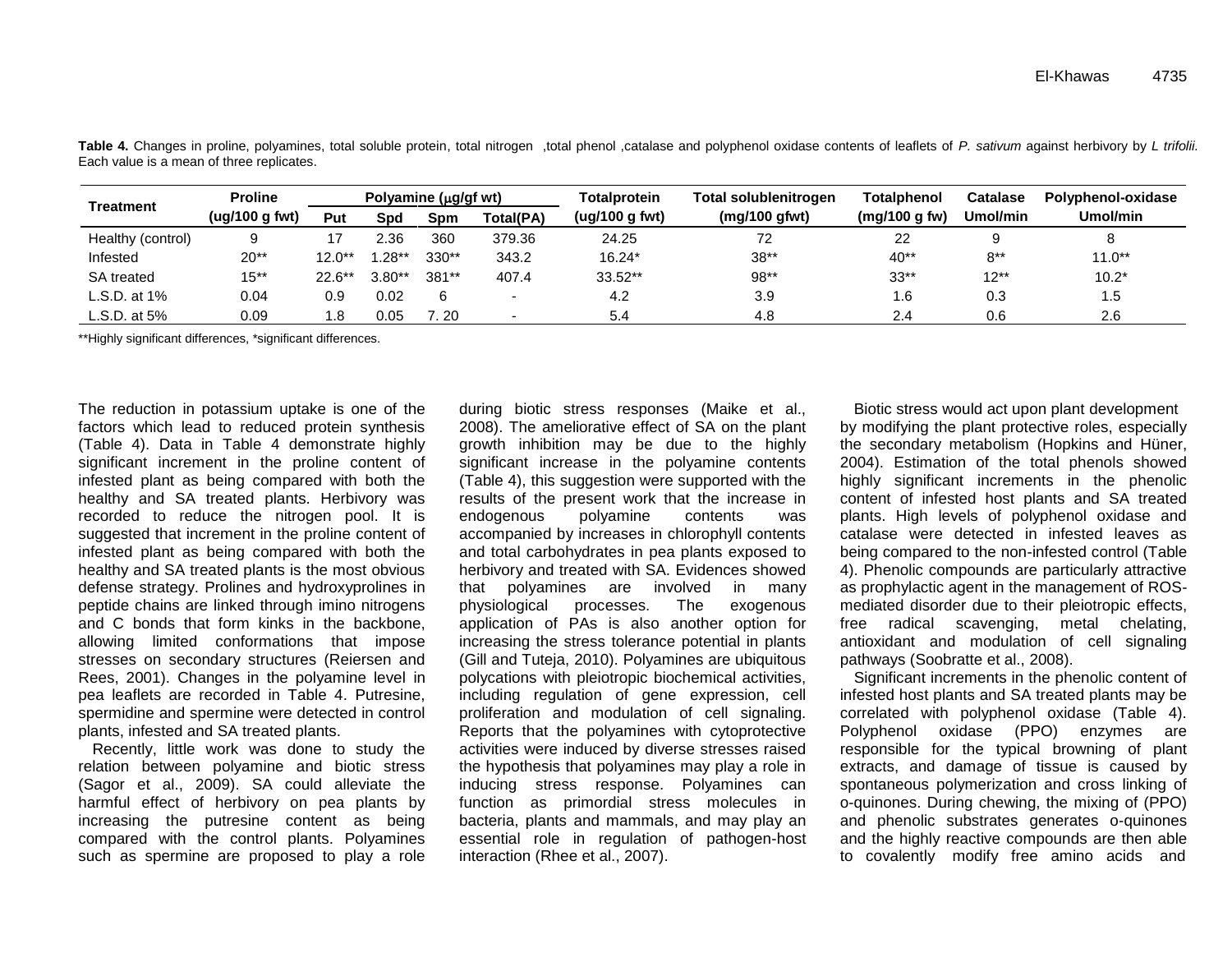|       | Band number Marker (kDa) | M. Wt. (kDa) | Lane 1<br>(Healthy) (control) | Lane 2<br>(Infested) | Lane 3 {salicylic acid (SA) treated} |
|-------|--------------------------|--------------|-------------------------------|----------------------|--------------------------------------|
| 1     | 116                      | 116          |                               |                      |                                      |
| 2     |                          | 114          |                               |                      |                                      |
| 3     |                          | 108          |                               |                      |                                      |
| 4     |                          | 101          |                               |                      |                                      |
| 5     | 98                       | 98           |                               |                      |                                      |
| 6     |                          | 95           | +                             |                      |                                      |
|       |                          | 84           |                               |                      |                                      |
| 8     |                          | 79           |                               |                      |                                      |
| 9     | 66                       | 66           | +                             |                      |                                      |
| 10    |                          | 64           | +                             | $\ddot{}$            | +                                    |
| 11    |                          | 58           |                               |                      |                                      |
| 12    |                          | 48           | +                             | ٠                    |                                      |
| 13    |                          | 40           | +                             | +                    |                                      |
| 14    | 37                       | 37           |                               |                      |                                      |
| 15    |                          | 33           |                               | +                    |                                      |
| 16    |                          | 22           | +                             | +                    |                                      |
| 17    |                          | 19           | +                             | +                    | +                                    |
| Total |                          |              | 10                            | 8                    | 12                                   |

|  |  | Table 5. Protein profile and molecular weight (M. Wt.) of leaflets of P. sativum against herbivory by L. trifolii. |  |
|--|--|--------------------------------------------------------------------------------------------------------------------|--|
|  |  |                                                                                                                    |  |

M: Marker, +: present, - : absent.



**Figure 2.** Protein profile of leaflets of *P. sativum*. Lane M: protein molecular weight marker, lane 1: healthy (control), lane 2: infested, lane 3: SA treated.

sulfhydryl groups in dietary protein within the mouth and gut of the insect (Bellucci et al., 1999). However, Constabel et al. (2000) stated that, the resulting phenolic adducts prevent efficient assimilation of the alkylated amino acids and thus reduce the nutritive value of protein. High levels of polyphenol oxidase and catalase in Table 4 may have important functions in scavenging of

reactive oxygen species (ROS) during plant metabolism. Data recorded in Table 5 and Figure 2 showed significant reduction and increment in infested and SA treated plants as being compared to the healthy control. The most valuable remark is the appearance of 2 new inducible protein bands in response to SA treatment (108 and 79 kDa), another two bands are common between control and SA treated plants (95 and 84 kDa). The protein bands of low molecular weight ranged between 48 and 19 kDa, and are common for all samples. As an explanation of the above result, the gene product of being a 33 kDa cysteine proteinase inhibits the growth of a wide range of lepidopteron larvae (Pechan et al., 2000). The polypeptide 48 kDa may be related to dehydrines that may interact with compatible solutes to serve as structural stabilizers of macromolecules. Moreover, Kandoth et al. (2007) stated that MAPKs, LeMPK1, LeMPK2, and LeMPK3 function in the systemin-mediated defense response against herbivorous insects. Insect feeding triggers the expression of plant defensive proteins that exert direct effects on the attacker. PIs (which impair various mechanistic classes of digestive proteases in the insect midgut) results in amino acid deficiencies that negatively affect the growth and development of the herbivore (Lison et al., 2006). The effectiveness of PIs as a defense is often thwarted by the insect's adaptive ability to express digestive proteases that are insensitive to the host plant complement of PIs, or that inactivate PIs (Bayes et al., 2005). The plant's defensive protein arsenal also includes enzymes that